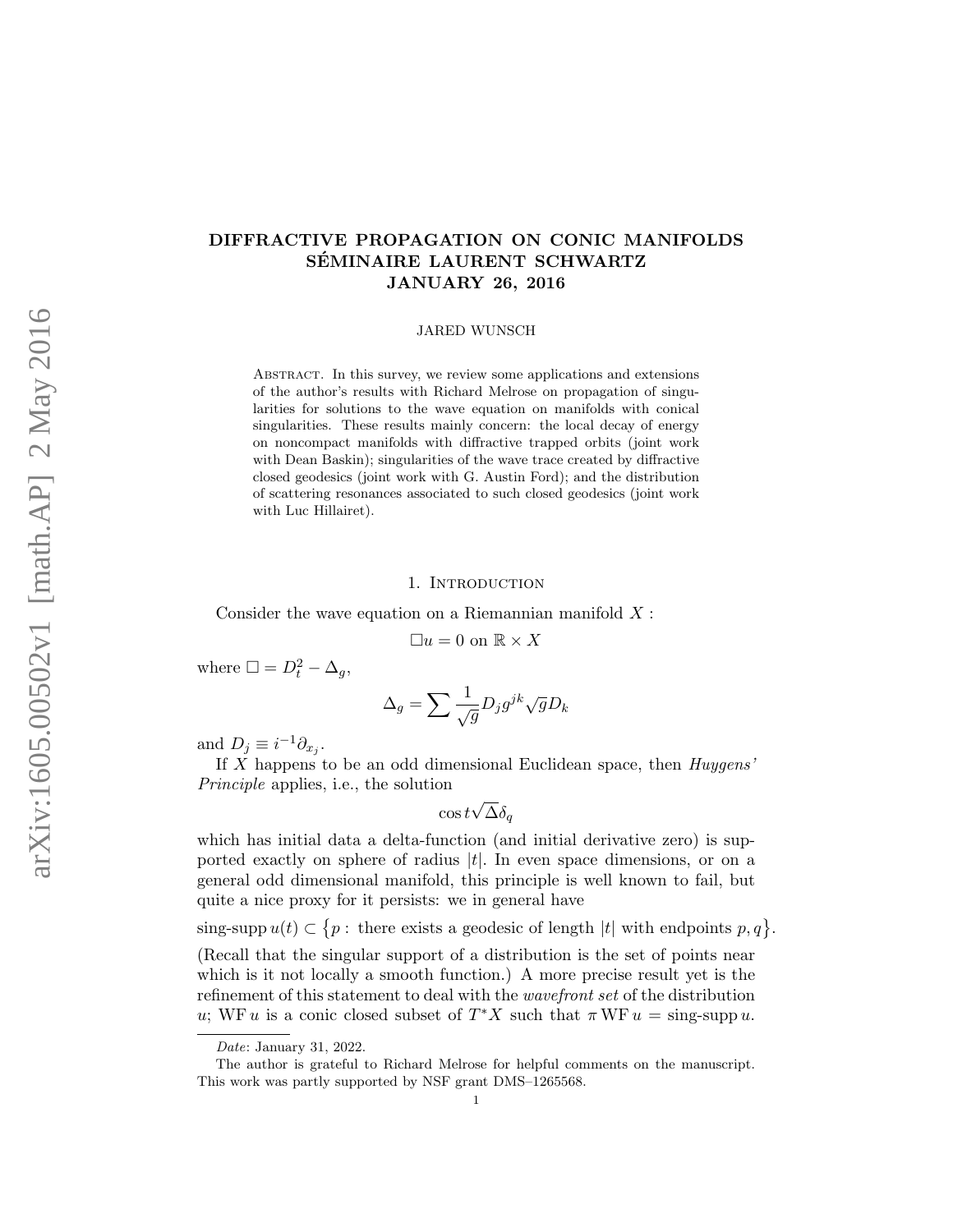Hörmander's rather general theorem [\[18\]](#page-13-0) on propagation of singularities tells us in this special case that for a solution  $u$  of the wave equation, WF  $u$  is invariant under the (forward and backward) geodesic flow on  $T^*X$ . Thus the initial wavefront given by (the lift to the light cone of)  $N^*\{q\}$  then spreads into the conormal bundle of expanding distance spheres.

Generalizing this result to manifolds with boundary (with Dirichlet or Neumann boundary conditions) turns out be a rather complicated story. Chazarain [\[8\]](#page-13-1) showed that singularities striking the boundary transversely simply reflect according to the usual law of geometric optics (conservation of energy and tangential momentum, hence "angle of incidence equals angle of reflection") for the reflection of bicharacteristics. The difficulties arise, however, in the treatment of geodesics tangent to the boundary: in [\[21\]](#page-13-2) and  $[22]$  Melrose–Sjöstrand showed that, at these "glancing points," singularities may only propagate along certain generalized bicharacteristics. By parametrix constructions of Melrose [\[20\]](#page-13-4) and Taylor [\[33\]](#page-14-0), these  $\mathcal{C}^{\infty}$  singularities do not propagate along concave boundaries (e.g. they do not "stick" to the exterior of a convex obstacle). Note that this last result ceases to be true in the analytic, rather than smooth, category.

A simple summary of some of the fundamental results in the subject is provided by Figure [1.](#page-0-0) This figure shows the singularities of the fundamental



FIGURE 1. Singularities of the fundamental solution of the wave equation exterior to a convex obstacle.

solution the wave equation in the exterior of a convex obstacle in the plane. There is (part of) a circular front of directly propagated singularities as well as a curved front of singularities reflected off the obstacle in accordance with Snell's law. Most crucially, there are no singularities behind the obstacle in the "shadow region," as a consequence of the parametrix construction of Melrose and Taylor.

By contrast, it has been known since the late 19th century (starting with work of Sommerfeld [\[31\]](#page-14-1)) that if the obstacle has a sharp corner, singularities do propagate, i.e., *diffract*, into the shadow region behind the obstacle. Figure [2](#page-2-0) shows the fundemental solution of the wave equation in the exterior of a wedge; we can easily see a circular wave of singularities emanating from the tip of the wedge and giving rise to singularities in the shadow region.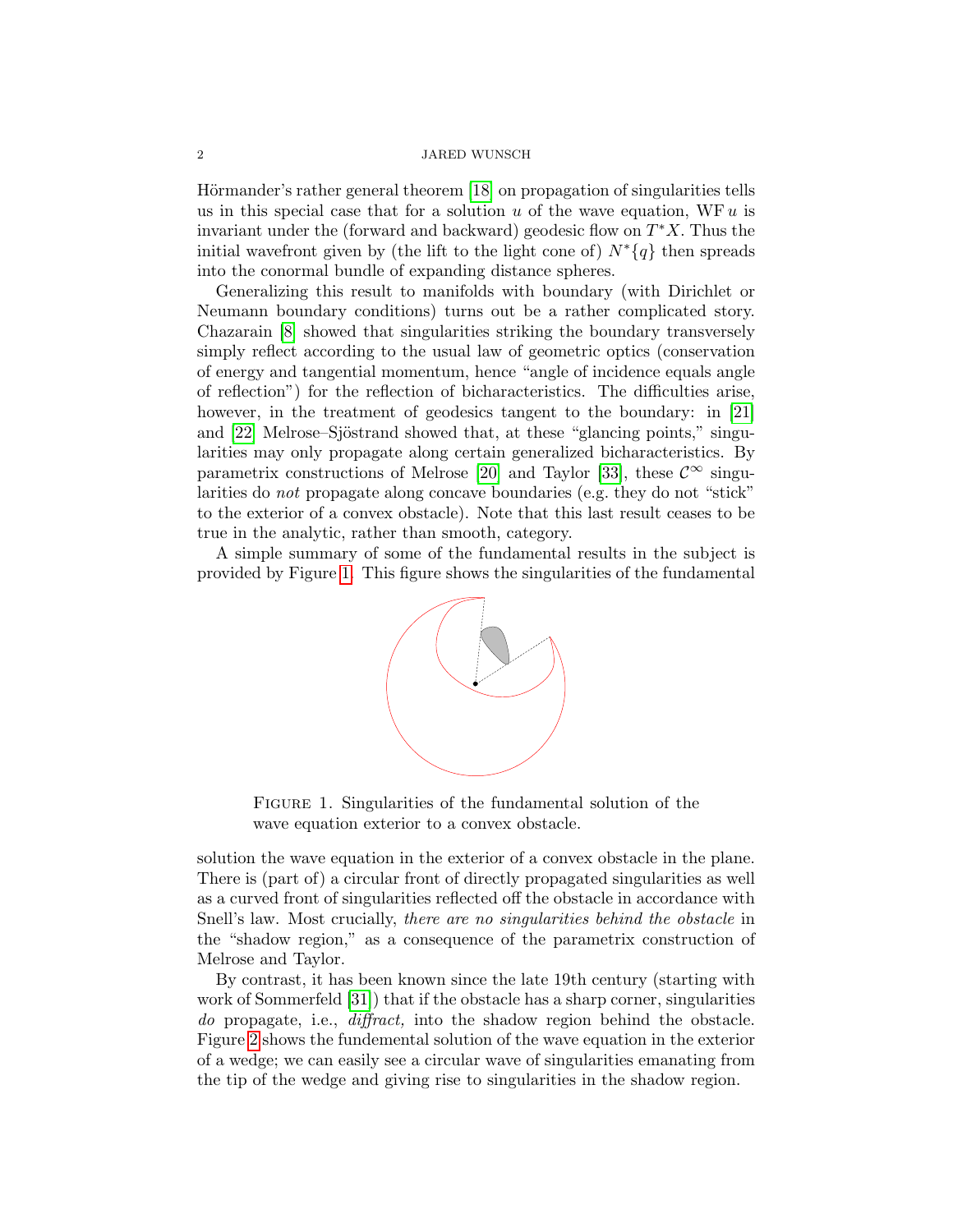

<span id="page-2-0"></span>FIGURE 2. Singularities of the fundamental solution of the wave equation exterior to a wedge.

As alluded to above, general boundaries present special difficulties of their own, so in order to study the diffraction phenomenon in a simple setting, we now mostly set aside this class of manifolds, and focus on manifolds with conic singularities where wave equation solutions will exhibit diffraction, but the geometry of geodesics is relatively manageable.

# 2. Conic geometry

We define a *conic manifold* to be a manifold  $X$  (of dimension  $n$ ) with boundary  $Y = \partial X$ , and a Riemannian metric on  $X^{\circ}$  such that in terms of some boundary defining function  $x$  we have in a collar neighborhood of  $Y$ ,

$$
g = dx^2 + x^2h
$$

where h is a smooth symmetric 2-cotensor such that  $h|_Y$  is a metric on Y. Note in particular that q degenerates at  $\partial X$  so as not to be a metric uniformly up to the boundary.

The upshot is that while  $X$  looks like a manifold with boundary from the point of view of  $\mathcal{C}^{\infty}$  structure, it is metrically a manifold with conic singularities: from the point of view of metric geometry, if we write the connected components of the boundary as

$$
Y = \bigsqcup Y_i
$$

then each boundary component  $Y_i$  should be viewed as a *cone point*. (See Figure [3.](#page-3-0))

The conic manifold as defined here should thus be viewed as a manifold with conic singularities *already equipped* with the blow-up that has desingularized it to a smooth manifold with boundary. Here the cost of having a smooth manifold is of course having a degenerate metric.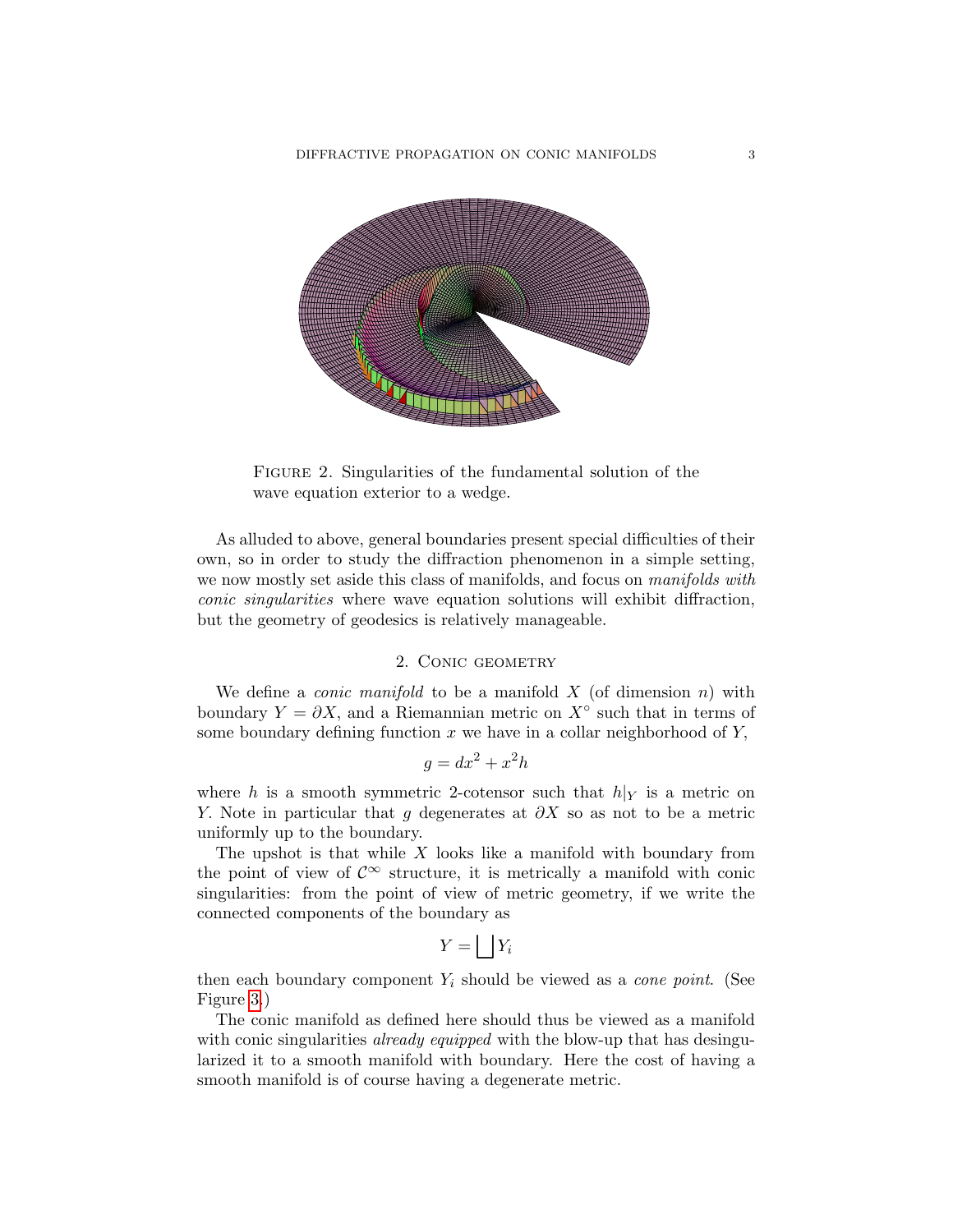

<span id="page-3-0"></span>FIGURE 3. Smooth structure, and Riemannian picture of  $X$ 

A very special case of a conic manifold is that of a surface obtained by gluing together two copies of the interior (or exterior) of a polygonal planar domain along their common edges. This gives a flat surface with cone points where the polygon had vertices. The study of the wave equation on the original domains with Dirichlet/Neumann conditions is equivalent to the study of odd/even solutions of the wave equation on the doubled manifold—see Hillairet [\[17\]](#page-13-5).

The behavior of geodesics on conic manifolds is of considerable interest near the cone point. The crucial observation is that it is in fact quite hard to aim a geodesic so as to hit the cone point: most will pass nearby and miss. Indeed, starting out near the cone point, there is a unique direction to aim in, in order to reach a nearby cone point.

**Proposition 1** (Melrose–Wunsch [\[26\]](#page-14-2)). Every  $y \in Y = \partial X$  is the endpoint of a unique geodesic; these geodesics foliate a collar neighborhood of  $Y$ :

This is equivalent to a normal-form statement for the metric: we can find coordinates so that  $h = h(x, y, dy)$  has no dx components, and thus the curves  $x = x_0 \pm t$ ,  $y = y_0$  are unit-speed geodesics.

A crucial point in trying to make sense of propagation of singularites is to make a reasonable definition of the continuation of a geodesic that reaches a cone point. There are two reasonable candidates for this definition, one more restrictive than the other, and both play a role here:

*Definition* 2. We define geodesics passing through  $\bigcup Y_j \equiv \partial X$  as follows:

- A *diffractive geodesic* is a geodesic which, upon reaching the boundary component  $Y_i$  along a geodesic ending at a point  $y \in Y_i$ , immediately then leaves the boundary from some point  $y' \in Y_i$ .
- A *geometric geodesic* is a geodesic which, upon reaching the boundary component  $Y_i$  along a geodesic ending at a point  $y \in Y_i$ , immediately then leaves the boundary from some point  $y' \in Y_i$  such that y, y' are endpoints of a geodesic in  $Y_i$  (w.r.t. the metric  $h|_{Y_i}$ ) of length  $\pi$ .
- A *strictly diffractive* geodesic is one which is diffractive but not geometric.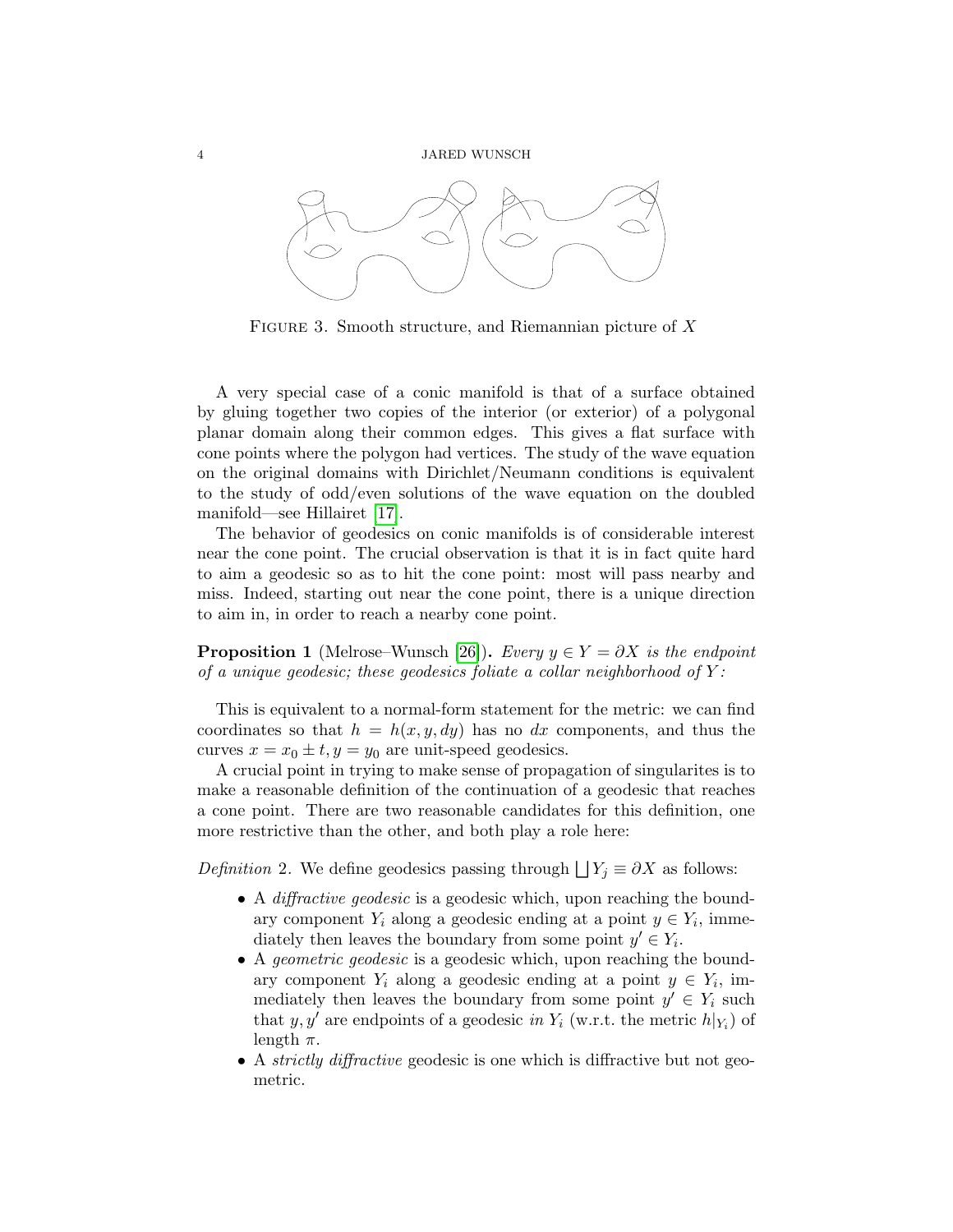A more intuitive definition of geometric geodesics is as follows: they are the geodesics that are *locally approximable* by families of geodesics in  $X^\circ$ . We refer the reader to [\[26\]](#page-14-2) for more detail on these definitions.

## 3. Propagation of singularities on conic manifolds

Consider now solutions to the wave equation on a manifold with conic singularities. We always employ the Friedrichs extension of the Laplacian acting on  $\mathcal{C}_c^{\infty}(X^{\circ})$ . (This stipulation is important only in dimension two, where  $\Delta$  is not essentially self-adjoint.)

We now can (roughly) state the following:

Theorem 3 (Melrose–Wunsch [\[26\]](#page-14-2)). Singularities for solutions to the wave equation propagate along diffractive geodesics; strictly diffractive geodesics generically propagate weaker singularities than geometric geodesics.

The genericity condition is that the incident singularities not be precisely focused on the cone tip and applies, e.g., to Cauchy data that are conormal with respect to a manifold that is at most simply tangent to the hypersurfaces at constant distance from a cone tip. In this case—and in particular for the fundamental solution—we find that the diffracted wave for the fundamental solution is  $(n-1)/2-\epsilon$  derivatives smoother than the main wavefront, where  $n$  is the dimension of  $X$ .

We remark that this result has been subsequently generalized to cover the cases of manifolds with incomplete edge singularities [\[24\]](#page-14-3), as well as manifolds with corners [\[35\]](#page-14-4), [\[25\]](#page-14-5).

The rest of this paper is essentially applications and extensions of this result in various contexts.

# <span id="page-4-0"></span>4. Local energy decay on conic manifolds with Euclidean ends

Consider now a noncompact  $n$ -manifold  $X$  with ends that are Euclidean. We will consider solutions to the wave equation

$$
\Box u = 0
$$

on X with compactly supported Cauchy data in the energy space.

If  $X$  is a smooth manifold, it has long been known that the decay of local energy can be obstructed by the trapping of geodesics; recall that a geodesic is said to be forward- or backward-trapped if it remains in a compact set as  $t \to \pm \infty$ . Classic work of Lax–Philips [\[19\]](#page-13-6) and Morawetz [\[27\]](#page-14-6) shows that, for odd n, absence of trapping implies exponential local energy decay; on the other hand, results starting with Ralston [\[28\]](#page-14-7) show that trapping of rays implies that exponential local energy decay cannot hold. The usual line of reasoning in obtaining such estimates involves obtained bounds on the cutoff resolvent

$$
\chi(\Delta - \lambda^2)^{-1}\chi, \quad \chi \in \mathcal{C}_c^\infty.
$$

It is well known that in odd dimensions this operator can be meromorphically continued from  $\text{Im }\lambda > 0$  to  $\mathbb{C}$ , and its poles are known as *resonances*.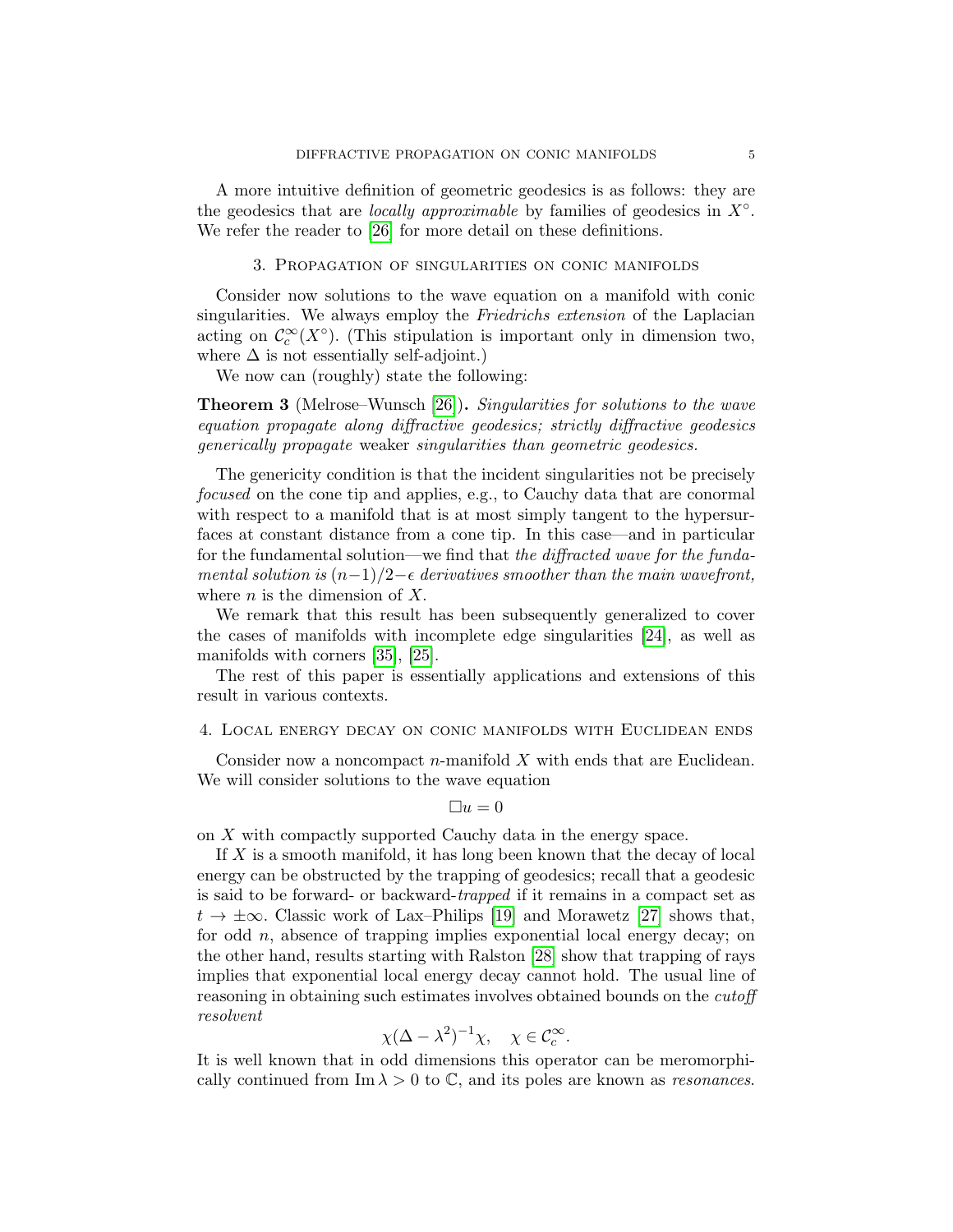Exponential local energy decay is then obtained by showing that no resonances lie in some strip Im  $\lambda > -\nu$ ,  $\nu > 0$  (and that the resolvent has an upper bound with polynomial growth in this strip).

The situation with conic manifolds is thus interesting for the following reason: as soon as we have more than one cone point (or, indeed,<sup>[1](#page-5-0)</sup> at least one cone point if the manifold is non-simply connected) there must be trapped diffractive geodesics: we can simply continue traversing geodesics connecting the various cone points. An example of particular interest is (the double of) a domain exterior to one or more polygons in  $\mathbb{R}^2$ : diffractive geodesics can move along edges of one polygon and also along lines connecting vertices of two different polygons.

To what degree, one wonders, does this obstruct energy decay? The following theorem (which answers affirmatively a conjecture of Chandler-Wilde–Graham–Langdon–Spence [\[6\]](#page-13-7) for polygonal exterior domains) shows that the obstruction is very minor:

<span id="page-5-1"></span>**Theorem 4** (Baskin–Wunsch [\[3\]](#page-13-8)). Assume that no three cone points in X are collinear and no two are conjugate. Assume that geodesics missing the cone points escape to infinity at a uniform rate.

For  $\chi \in \mathcal{C}_c^{\infty}(X)$ , there exists  $\delta > 0$  such that the cut-off resolvent

$$
\chi(\Delta - \lambda^2)^{-1}\chi
$$

can be analytically continued from  $\text{Im }\lambda > 0$  to the region

Im 
$$
\lambda > -\rho \log |\text{Re }\lambda|, |Re \lambda| > \rho^{-1}
$$

and for some  $C, T > 0$  enjoys the estimate

$$
\big\| \chi(\Delta - \lambda^2)^{-1} \chi \big\|_{L^2 \to L^2} \leq C |\lambda|^{-1} e^{T |\text{Im }\lambda|}
$$

in this region.

We contrast this with the the standard result for smooth non-trapping perturbations of Euclidean space. In that case the methods of Vainberg [\[34\]](#page-14-8) and Lax–Phillips [\[19\]](#page-13-6) yield precisely the *same* resolvent estimate on  $\mathbb R$  and a slightly stronger result on resonance-free regions: any region of the form Im  $\lambda > -\rho |\log \text{Re }\lambda|$  is free of resonances outside a large disc. Thus the effect of diffractive trapping by cone points is extremely weak. Previous results in this direction include energy decay results of [\[10\]](#page-13-9), Section 6, in certain special cases of conic singularities; analogous results for multiple inverse square potentials were previously proved by Duyckaerts [\[14\]](#page-13-10). Burq [\[5\]](#page-13-11) gave a precise description of the resonances in the closely related case of two convex analytic domains in the plane, one of which has a corner facing the other. The diffractive trajectory here bounces back and forth between the

<span id="page-5-0"></span> $1$ The author is grateful to Yves Colin de Verdière for pointing out this possibility. In practice, it seems hard to create an interesting example of a non-simply connected manifold where the only trapping is a strictly diffractive geodesic of this form. On the other hand one may probably add a complex absorbing potential to the problem to destroy other trapping and create non-simply connected examples.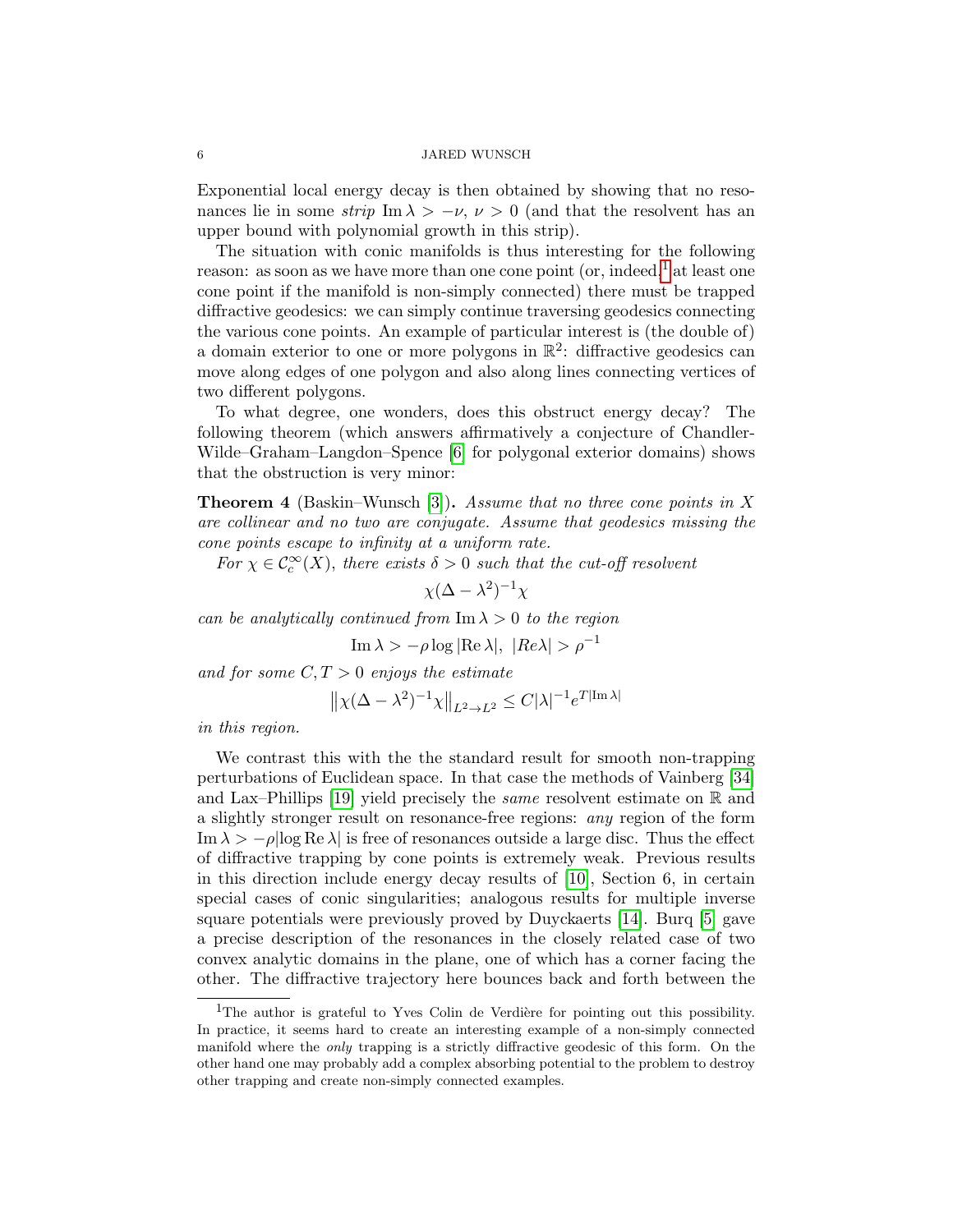corner and the other obstacle, and Burq showed the associated resonances lie along a family of logarithmic curves.

We now briefly describe some results on evolution equations that follow from Theorem [4.](#page-5-1) We let  $\mathcal{D}_s$  denote the domain of  $\Delta^{s/2}$  (hence locally just  $H^s$  away from cone points) and let  $\sin t\sqrt{\Delta}/\sqrt{\Delta}$  be the wave propagator. Let  $\chi$  equal 1 on the set where X is not isometric to  $\mathbb{R}^n$ . In odd dimensions, the resolvent is a meromorphic function of  $\lambda \in \mathbb{C}$  (with no difficulties at  $\lambda = 0$ ) so in this case Theorem [4](#page-5-1) shows that there are only finitely many resonances in any horizontal strip in C. This enables us to show the following by a contour deformation argument:

**Corollary 5.** Let n be odd. Under the assumptions of Theorem [4,](#page-5-1) for all  $A > 0$ , small  $\epsilon > 0$ ,  $t > 0$  sufficiently large, and  $f \in \mathcal{D}_1$ ,

$$
\chi \frac{\sin t \sqrt{\Delta}}{\sqrt{\Delta}} \chi f = \sum_{\substack{\lambda_j \in \text{Res}(\Delta) \\ \text{Im }\lambda > -A}} \sum_{m=0}^{M_j} e^{-it\lambda_j} t^m w_{j,m} + E_A(t) f
$$

where the sum is of resonances of  $\Delta$ , i.e. over the poles of the meromorphic continuation of the resolvent, and the  $w_{j,m}$  are the associated resonant states corresponding to  $\lambda_i$ . The error satisfies

$$
||E_A(t)||_{\mathcal{D}_1 \to L^2} \le C_{\epsilon} e^{-(A-\epsilon)t}.
$$

In particular, since the resonances have imaginary part bounded above by a negative constant,  $\chi \frac{\sin t \sqrt{\Delta}}{\sqrt{\Delta}}$  $\frac{\sqrt{\Delta}}{\Delta} \chi f$  is exponentially decaying in this case.

Another corollary is a local smoothing estimate for the Schrödinger equation. As it comes from the resolvent estimate on R, this is again lossless as compared to the situation on free  $\mathbb{R}^n$ :

Corollary 6. Suppose u satisfies the Schrödinger equation on  $X$ :

$$
i^{-1}\partial_t u(t, z) + \Delta u(t, z) = 0
$$
  

$$
u(0, z) = u_0(z) \in L^2(X)
$$

Under the assumptions of Theorem [4,](#page-5-1) for all  $\chi \in C_c^{\infty}(X)$ , u satisfies the local smoothing estimate without loss:

$$
\int_0^T \|\chi u(t)\|_{\mathcal{D}_{1/2}}^2 dt \leq C_T \|u_0\|_{L^2}^2.
$$

The elements of the proof of Theorem [4](#page-5-1) are twofold. The first step is to show that a very weak Huygens principle holds. We recall that in nontrapping manifolds, a solution to the wave equation with compactly supported initial data is eventually smooth—this is the usual "weak Huygens principle." Here we show instead that the solution eventually gets as smooth as we like: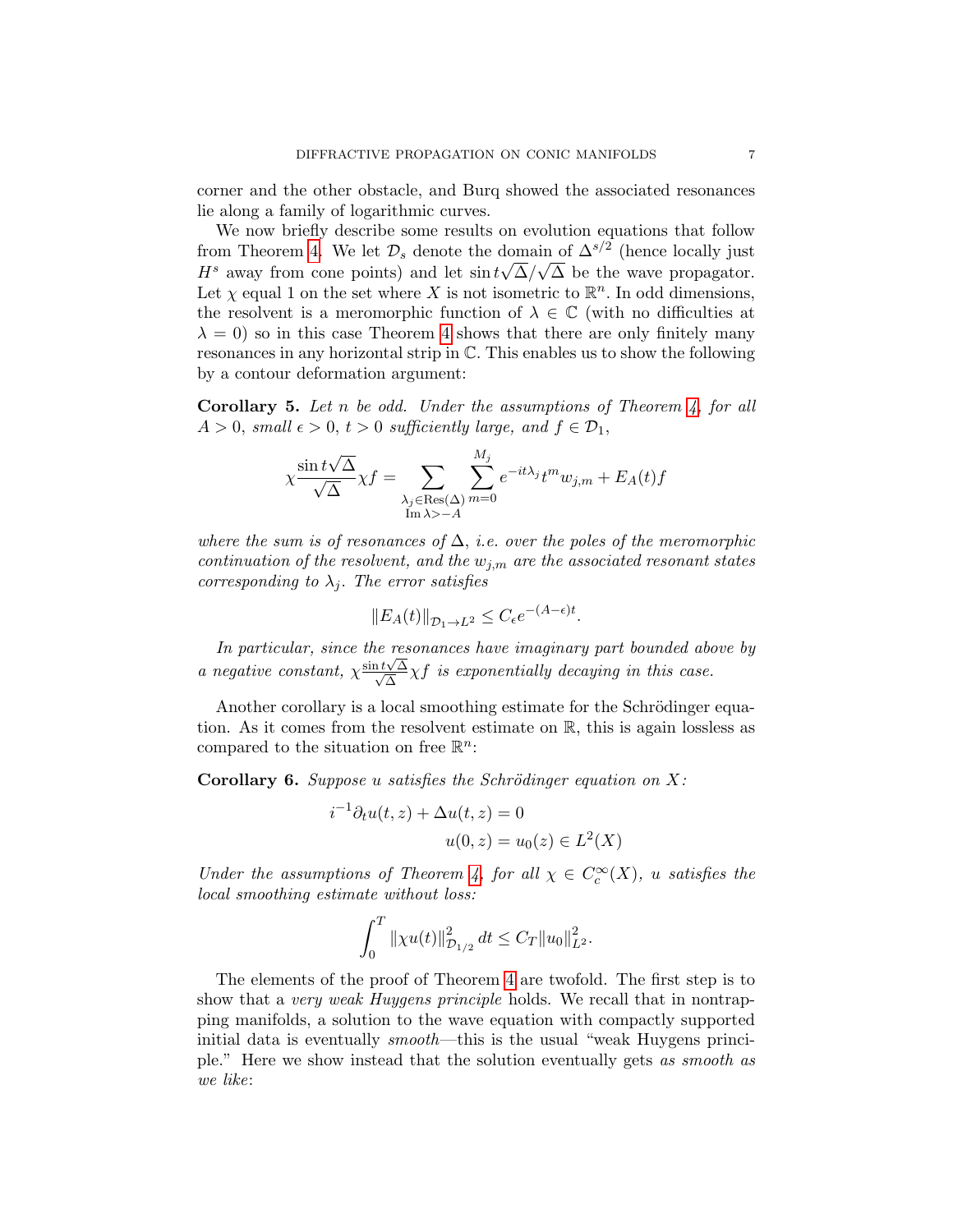<span id="page-7-0"></span>**Proposition 7.** Let  $\chi \in C_c^{\infty}(X)$ . For any  $s \in \mathbb{R}$ , there exists  $T_s \gg 0$  such that whenever  $t > T_s$ ,

$$
\chi U(t)\chi : H^r \to H^{r+s}
$$

for all r.

The second part of the theorem is a modification of the celebrated parametrix construction of Vainberg  $[34]$  (see also  $[32]$ ). This argument in its original form builds a parametrix for the resolvent out of the fundamental solution to the wave equation, assuming that the latter satisfies the weak Huygens principle; the new variant, by contrast, makes the weaker assumption of the output of Proposition [7](#page-7-0) and produces a very slightly weaker result (smaller resonance-free region).

Among the further applications of this line of reasoning is the following theorem on Strichartz estimates for exterior polygonal domains (joint work with Baskin and Marzuola) [\[2\]](#page-13-12)): for an exterior polygonal domain where the only trapped geodesics are strictly diffractive (and where no three vertices are collinear) we find that the same Strichartz estimates for the Schrödinger equation hold as on Euclidean space (locally in time for Neumann conditions, and globally for Dirichlet).

### 5. The wave trace

If X is a compact Riemannian manifold without boundary let

 $(\phi_j, \lambda_j^2)$ 

denote the eigenfunctions and eigenvalues of ∆. One might like to study the "inverse spectral problem" of using the  $\lambda_j$  to characterize X by forming a useful generating function out of the  $\lambda_j$ . An obvious but not directly useful one might be

$$
\sum_j \delta(\lambda - \lambda_j),
$$

but a much more tractable one is the Fourier transform of this quantity,

$$
\sum_j e^{-it\lambda_j}.
$$

The utility of this generating function stems from its identification as

 $\text{Tr} U(t)$ ,

where

$$
U(t) \equiv e^{-it\sqrt{\Delta}}
$$

is the "half-wave" evolution operator, mapping functions on  $X$  to (certain) solutions to the wave equation. If we can say something about the trace of  $U(t)$  in terms of the geometry of X, we can thus hope to learn something about spectral geometry.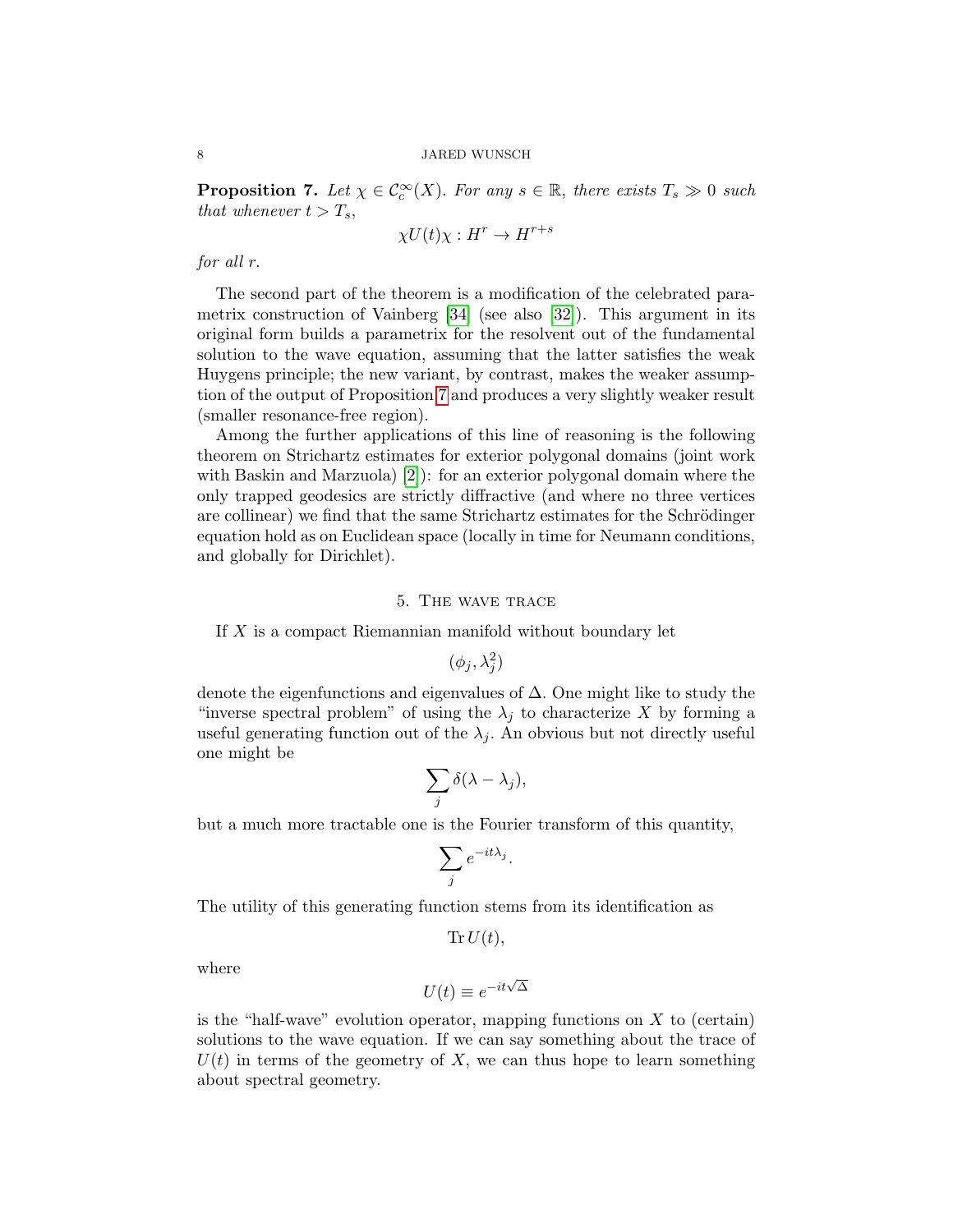In the setting of smooth boundaryless manifolds, we have the following classical results on the wave trace. Let

L-Spec(X) = {0}  $\left| \right|$  {  $\pm$  lengths of periodic geodesics on X}.

<span id="page-8-0"></span>Theorem 8 (Chazarain [\[7\]](#page-13-13), Duistermaat–Guillemin [\[13\]](#page-13-14); cf. also Colin de Verdière  $[11]$ ,  $[12]$ ).

sing-supp Tr  $U(t) \subset L$ -Spec $(X)$ .

This allows one to dream of "hearing" lengths of closed geodesics, but does not rule out the possibility that the allowable singularities do not, in fact, arise. The presence of honest singularities is, however, guaranteed by:

**Theorem 9** (Duistermaat–Guillemin [\[13\]](#page-13-14)). Let L be the length of an nondegenerate periodic closed geodesic  $\gamma$  on L that is isolated in the length spectrum. Then near  $t = L$  we have

$$
\text{Tr}\,U(t) \sim \frac{L_0}{2\pi} i^{\sigma} |I - P|^{-1/2} (t - L)^{-1},
$$

where

- $L_0$  is the length of the primitive closed geodesic if  $\gamma$  is an iterate of a shorter one.
- $\bullet$   $\sigma$  is the Morse index of the variational problem for a periodic geodesic, evaluated at  $\gamma$ .
- P is the linearized Poincaré map, obtained as the linearization at  $\gamma$  of the first return map to a hypersurface of the phase space, transverse to  $\gamma$ .

Note that the nondegeneracy condition in the hypotheses is simply the condition that  $I - P$  be nonsingular.

The generalization of Theorem [8](#page-8-0) to compact conic manifolds is straightforward: let

Diff-L-Spec(X) = {0}\left\lengths of periodic diffractive geodesics on X }.

**Theorem 10** (Wunsch [\[36\]](#page-14-10)). On a conic manifold  $X$ ,

sing-supp  $\text{Tr } U(t) \subset \text{Diff-L-Spec } X$ .

The singularities at lengths of geodesics in  $X^{\circ}$  are easily seen to be described by the same formula given by Duistermaat–Guillemin, but the geodesics interacting through conic points are not so simple. We consider  $\gamma$ a closed, strictly diffractive geodesic undergoing k diffractions and traversing geodesic segments  $\gamma_1, \ldots, \gamma_k$  connecting cone points  $Y_{i_1}, \ldots, Y_{i_k}$ . Recall that the hypothesis that the geodesic be strictly diffractive means that it interacts with each cone point by entering and leaving on a pair of geodesics that cannot be uniformly locally approximated by geodesics in  $X^{\circ}$ . This is generically the case for all closed geodesics. Assume further that the length L of  $\gamma$  is isolated in the length spectrum, and make the additional nondegeneracy hypothesis that no two cone points along the geodesic are conjugate to one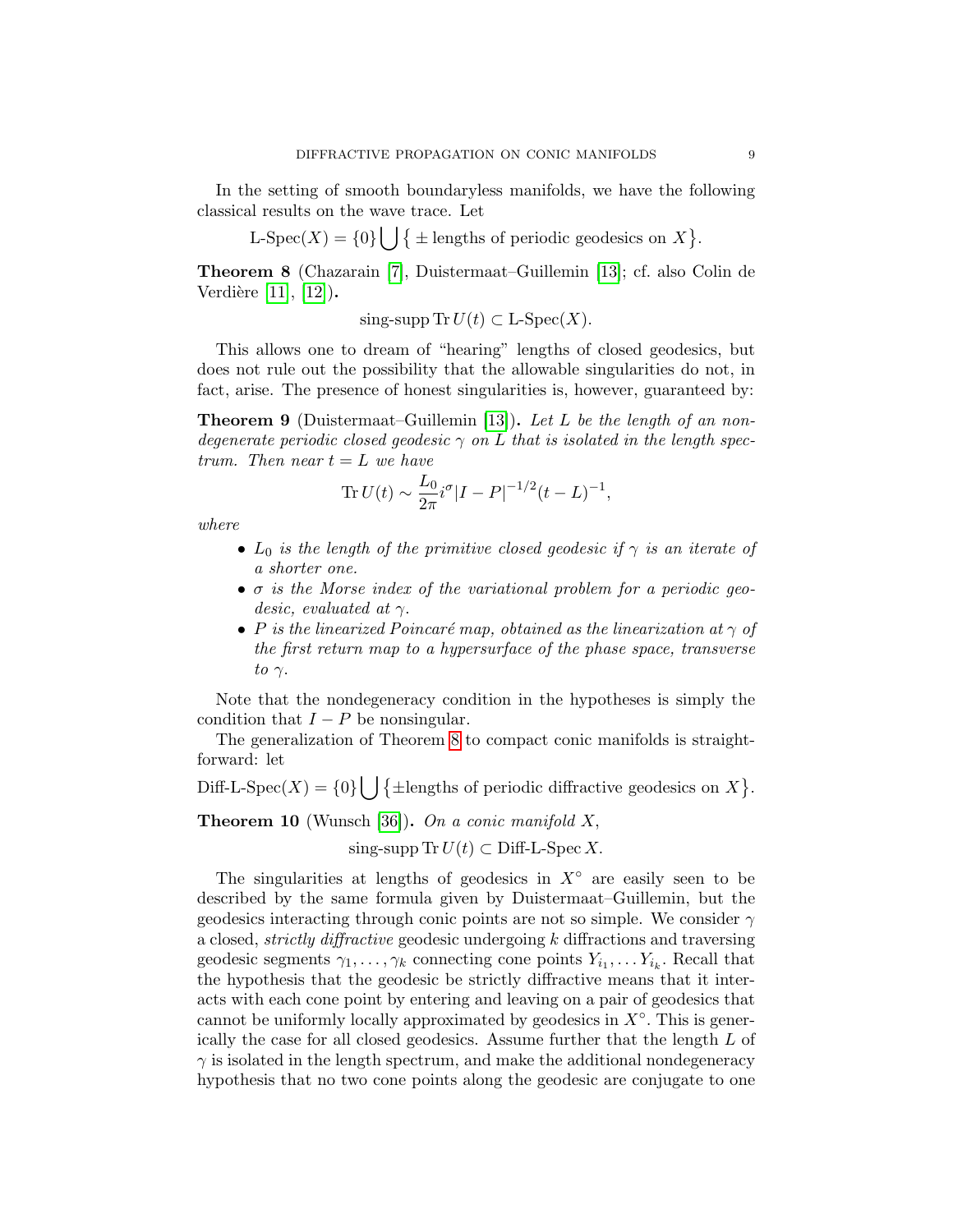another. Note that the following was previously known by work of Hillairet [\[17\]](#page-13-5) in the important special case of flat surfaces with conic singularities (hence in particular for doubles of polygons).

<span id="page-9-0"></span>**Theorem 11** (Ford–Wunsch [\[15\]](#page-13-17)). Near  $t = L$ ,

$$
\operatorname{Tr} U(t) \sim \int e^{i(t-L)\xi} a(\xi) d\xi
$$

where

<span id="page-9-1"></span>
$$
(1) \quad a(\xi) \sim L_0 \cdot (2\pi)^{\frac{kn}{2}} e^{\frac{ik(n-3)\pi}{4}} \chi(\xi) \xi^{-\frac{k(n-1)}{2}} \prod_{j=1}^k i^{-m_{\gamma_j}} \mathcal{D}_j \mathcal{W}_j \text{ as } |\xi| \to \infty.
$$

Here,  $\chi \in C^{\infty}(\mathbb{R})$  is 1 for  $\xi > 1$  and 0 for  $\xi < 0$ . Note that the power of  $\xi$  is such that we obtain greater smoothness as the number of diffractions increases. The leading order singularity as a function of  $t$  is proportional to  $(t - L + i0)^{-1+k(n-1)/2}$  (but is multiplied by  $log(t - L + i0)$  if the power is an integer).

As before  $L_0$  denotes the length of the "primitive" geodesic if  $\gamma$  is an iterate of a shorter one. The integers  $m_{\gamma_j}$  are simply the Morse indices of the variational problems associated to traveling from one cone point to the next, evaluated at  $\gamma_i$ .

We will now explain the factors  $\mathcal{D}_j$  and  $\mathcal{W}_j$ .

The terms  $\mathcal{D}_j$  are associated to the diffractions through each successive cone point  $Y_{i_j}$ . They are constructed as follows. Each cone point  $Y_{i_j}$  is equipped with a metric  $h_{i_j} \equiv h|_{Y_{i_j}}$ . It thus has a Laplace-Beltrami operator  $\Delta_{i_j}$  and we may use the functional calculus to take functions of this operator. In particular, let

$$
\nu_{i_j} \equiv \sqrt{\Delta_{Y_{i_j}} + \left(\frac{2-n}{2}\right)^2}.
$$

We then form the operator family

$$
e^{-it\nu_{i_j}}:L^2(Y_{i_j})\to L^2(Y_{i_j}).
$$

This is essentially a "half Klein Gordon propagator" on the link of the cone point (i.e., a boundary component). Now let  $\kappa(\bullet)$  denote the Schwartz kernel of an operator. Supposing that the diffractive geodesic  $\gamma$  enters  $Y_{i_j}$  at the point  $y$  and leaves from point  $y'$ , we set

$$
\mathcal{D}_j \equiv \kappa(e^{-i\pi\nu_{i_j}})[y, y'].
$$

The propagator kernel is of course not continuous in general, however note that the strictly diffractive nature of the geodesic ensures that  $y$  and  $y'$  are not connected by a geodesic of length  $\pi$  in the link, which in turn precisely ensures, by propagation of singularities, that the Schwartz kernel of the time- $\pi$  Klein Gordon propagator is smooth near  $(y, y')$ , hence the evaluation of this distribution makes sense.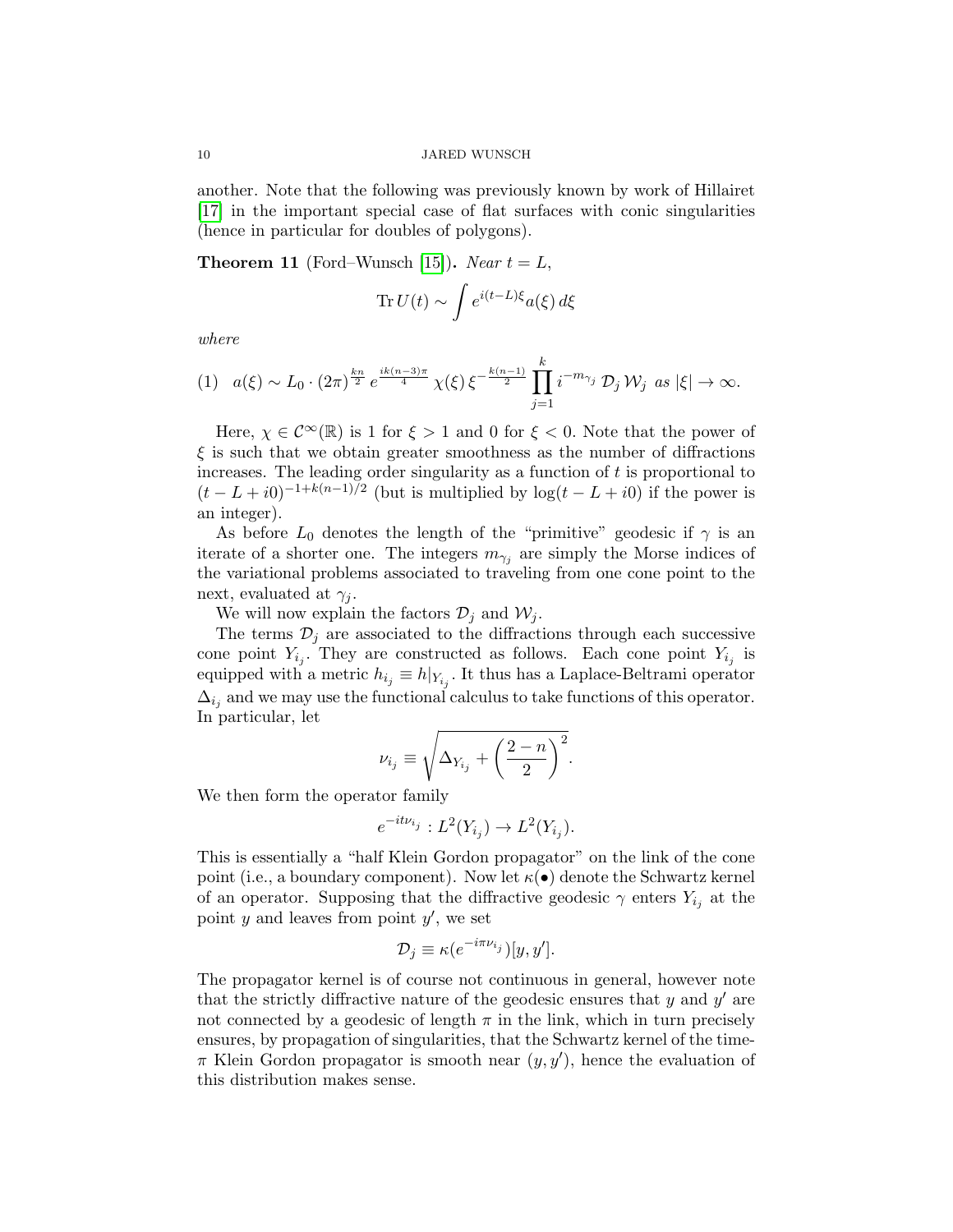Now we turn to  $W_i$ . These quantities are associated to the geodesic segments  $\gamma_i$  connecting successive cone points. They are best described in terms of Jacobi fields, but can also be viewed as a proxy for a quantity involving the derivative of the expenential map, hence a substitute for the term involving the Poincar´e map in the Duistermaat–Guillemin formula. Note that the exponential map from one cone point to the next does not make sense, since any small perturbation of the geodesic  $\gamma_i$  will miss the next cone point entirely rather than simply hitting it at a different point. Correspondingly, if we let J be a set of Jacobi fields that are orthonormal to  $\gamma_j$  and at  $\gamma_j(0)$  give an orthonormal basis of  $TY_{i_j}$  then **J** becomes *singular* as we approach the end of  $\gamma_j$  at  $Y_{i_{j+1}}$ . On the other hand, the metric is also singular at cone points, in the sense that it vanishes on  $TY$ , so we can nonetheless make sense of the determinant

$$
\det\nolimits_g \mathbf{J}|_{Y_{i_{j+1}}}.
$$

Then we have

$$
\mathcal{W}_j \equiv \big|\det\nolimits_g \mathbf{J}|_{Y_{i_{j+1}}}\big|^{-1/2}.
$$

This quantity can be made to look more like the derivative of an exponential map as follows: we set

(2) 
$$
\Theta_j = (\text{length}(\gamma_j)^{-(n-1)}) |\det_g \mathbf{J}|_{Y_{i_{j+1}}}.
$$

Consider the case in which  $Y_j$  is a "fictitious" cone point obtained by blowing up a smooth point  $p_0$  on a manifold. Then Jacobi vector fields tangent to  $Y_i$  are obtained as lifts under the blow-down map of Jacobi fields vanishing at  $p_0$ , and  $\Theta_j$  becomes a standard expression for det  $D \exp_{Y_j}(\bullet)$  in terms of Jacobi fields, at least when evaluated in  $X^{\circ}$  (cf. [\[4\]](#page-13-18)): in that case we simply have

$$
\Theta_j = \det_g \left| D \exp_{Y_j}(\bullet) \right|.
$$

Since  $W_j = \text{length}(\gamma_j)^{-(n-1)/2} \Theta_j^{-1/2}$  we recover the relationship with the exponential map in the case of a trivial cone point.

In rough outline, the proof of Theorem [11](#page-9-0) goes as follows. We know explicitly what the wave propagator look like on a model product cone  $\mathbb{R}_+ \times Y_j$ endowed with the scale invariant metric  $dx^2 + x^2 h_0(y, dy)$ —this is a computation of Cheeger–Taylor [\[9\]](#page-13-19), [\[10\]](#page-13-9) involving bravura use of the Hankel transform. In particular, we can evaluate the symbol of the diffracted wavefront explicitly in that case. More generally, in [\[26\]](#page-14-2) the author and Melrose prove that near a cone point, the diffracted front of the wave propagator is guaranteed to be a conormal distribution. The first new step is therefore to show that in the non-product case, the principal symbol of the diffracted front is still, modulo adjustments involving comparing half-densities on the two spaces, given by the same expression as in the product case where we use the model metric  $dx^2 + x^2h|_{x=0}(y, dy)$ . This involves comparing the two propagators and showing that the difference between model and exact propagators can be estimated by a Morawetz inequality near the cone tip.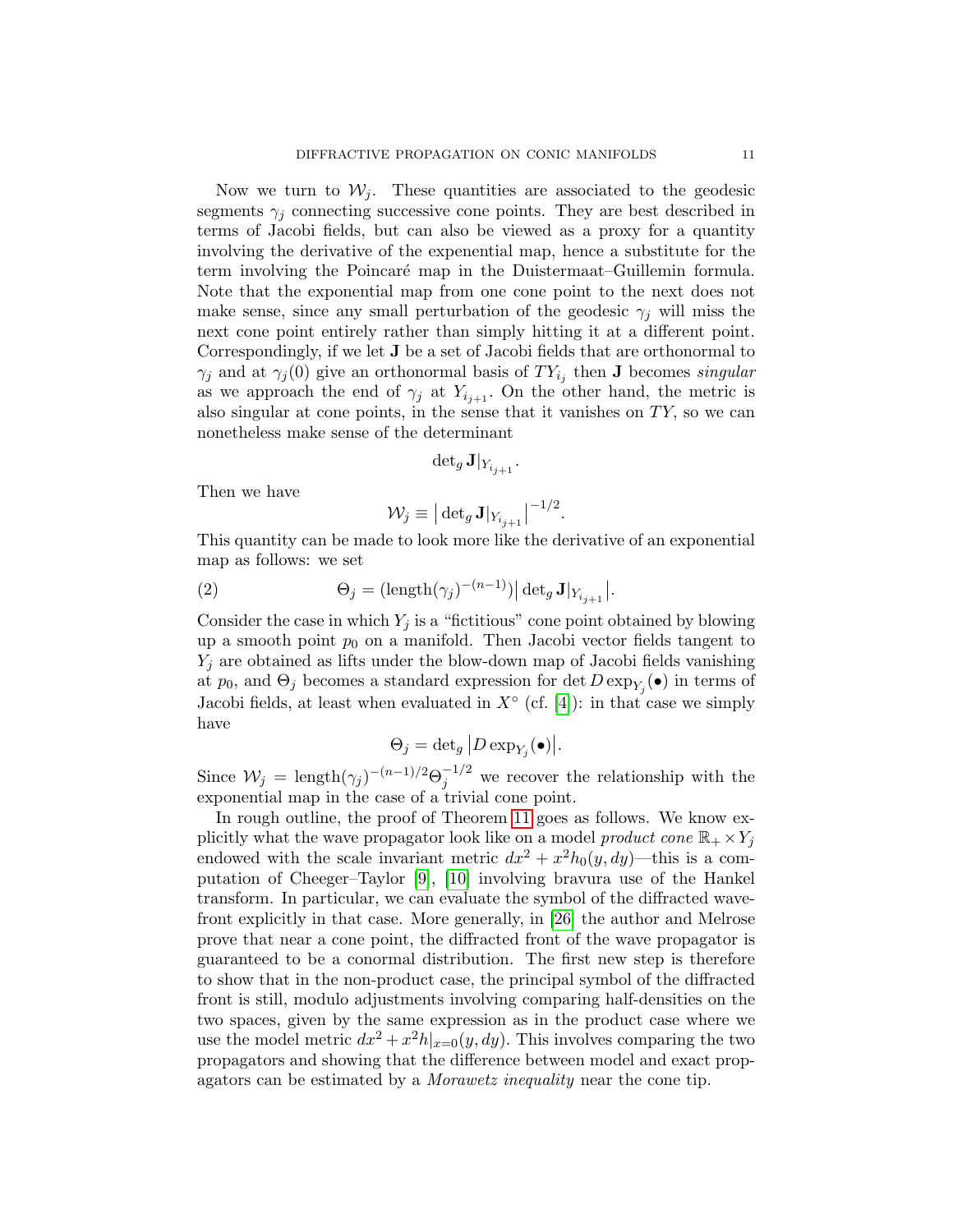Having understood the effect of a single diffraction, we then proceed as follows. We take a microlocal partition of unity  $A_i$  on X, where for technical reasons the  $A_i$  are restricted to be simply cutoff functions near each boundary component  $Y_i$  but are otherwise fully localized in phase space. We then decompose the wave trace as follows: fix small times  $t_j$  with  $\sum t_j = T$ . Then by cyclicity of the trace

Tr 
$$
U(t) = \sum_{i_0, ..., i_N}
$$
 Tr  $\sqrt{A_{i_0}} U(t - T) A_{i_1} U(t_1) A_{i_2} ... A_{t_N} U(t_N) \sqrt{A_{i_0}}$ .

By propagation of singularities, this term is guaranteed to be trivial unless there is a diffractive geodesic successively passing through the microsupports of the  $A_{i_j}$ 's, hence we may throw away most of this sum. The remaining terms are then computed by a stationary phase computation, gluing together the propagators for "free" propagation through  $X^{\circ}$  with those for the diffractive interaction with cone points (this was the same strategy previously used by Hillairet in [\[17\]](#page-13-5) as well as by the author in [\[36\]](#page-14-10)).

## 6. Lower bounds for resonances

While  $Tr U(t)$  only makes sense (even distributionally) on a *compact* manifold, if we return to the setting of Section [4](#page-4-0) where we have a noncompact manifold with Euclidean ends, we may still make sense of an appropriately renormalized wave trace, and use the diffractive trace formula (Theorem [11\)](#page-9-0) to obtain lower bounds on resonances.

In odd dimensions, we let  $A$  denote the generator of the wave group, and hence  $e^{tA}$  the wave group itself; likewise we let  $A_0$  be the generator of the wave group on Euclidean space. We then have the trace formula

<span id="page-11-0"></span>(3) 
$$
\text{Tr}(e^{t\mathcal{A}} - e^{t\mathcal{A}_0}) = \sum_{\lambda_j \in \text{Res}} e^{-i\lambda_j t}, \ t > 0
$$

where the sum is over the resonances, counted with multiplicity (see e.g. [\[30\]](#page-14-11) for the details of how to makes sense of this difference of operators in a wide variety of contexts). This result in various settings was first proved by Bardos-Guillot-Ralston [\[1\]](#page-13-20), Melrose [\[23\]](#page-14-12), and Sjöstrand-Zworski [\[30\]](#page-14-11); an analogous result in even dimensions can be found in [\[37\]](#page-14-13).

Now if we can actually guarantee the existence of singularities in the (renormalized) wave trace, a Tauberian theorem of Sjöstrand-Zworski [\[29\]](#page-14-14) allows us to deduce from [\(3\)](#page-11-0) in a lower bound on the number of resonances in logarithmic regions in C. Fortunately, Theorem [11](#page-9-0) applies equally well in this context, and we obtain a lower bound on the number of resonances as follows. Let

$$
N_{\rho}(r) = \#\{\text{Resonances in }|\lambda| < r, \text{ Im }\lambda \ge -\rho \log |\text{Re }\lambda|\}.
$$

Then we have: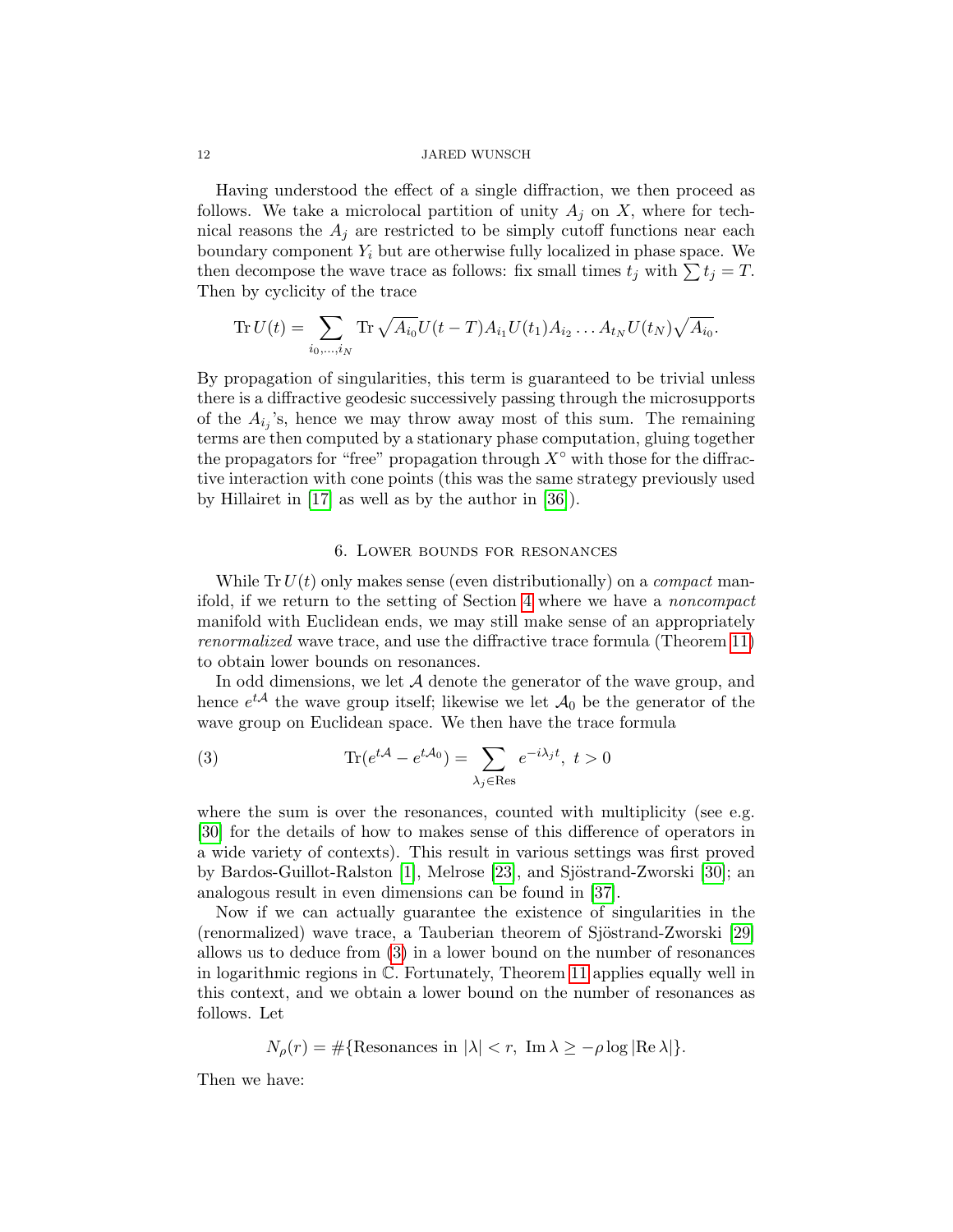<span id="page-12-0"></span>Theorem 12 (Hillairet–Wunsch). Under the geometric assumptions of The-orem [4,](#page-5-1) let L be the length of a closed, strictly diffractive geodesic  $\gamma$  undergoing k diffractions. Assume, in the notation of Theorem [11,](#page-9-0) that all the diffraction coefficients  $\mathcal{D}_i$  are nonzero along  $\gamma$ ; assume also that there are no closed diffractive geodesics beside iterates of this one having length in LN. Then for all  $\epsilon > 0$ ,

provided

$$
\rho > \frac{(n-1)k}{2L}
$$

 $N_{\rho}(\rho) \geq C_{\rho,\epsilon} r^{1-\epsilon}$ 

A detailed proof, which simply consists of using the trace formula (Theorem [11\)](#page-9-0) in [\(3\)](#page-11-0) together with the Tauberian theorem of [\[29\]](#page-14-14), can be found in [\[16\]](#page-13-21). Note that the bound on  $\rho$  written here is that which we obtain by considering the whole sequence of singularities of the wave trace obtained by considering arbitrary *iterates* of the geodesic  $\gamma$ . We remark that the distinction between the trace of the full wave group and  $Tr U(t)$  is immaterial for this purpose since the former is twice the real part of the latter, and it is not difficult to verify from examination of [\(1\)](#page-9-1) that the singularities arising from iterates of a given geodesic cannot all be purely imaginary.

The optimal  $\rho$  here is generally obtained by choosing  $\gamma$  to be the geodesic that traverses the longest geodesic segment connecting a pair of distinct cone points, back and forth (assuming the diffraction coefficients are nonvanishing). If  $D_{\text{max}}$  denotes the greatest distance between a pair of cone points, then we have a closed geodesic of length  $2D_{\text{max}}$  with  $k = 2$ , and we obtain the bound

$$
\rho > \frac{(n-1)}{2D_{\text{max}}}.
$$

Remarkably, this theorem is essentially sharp, as was shown by Galkowski, who has produced an effective version of the Vainberg argument previously employed in [\[3\]](#page-13-8):

**Theorem 13** (Galkowski [\[16\]](#page-13-21)). Let  $D_{max}$  be the greatest distance between two cone points. For any  $\epsilon > 0$  the constant  $\rho$  in Theorem [4](#page-5-1) can be taken to be  $(n-1)/(2D_{max})-\epsilon$ , *i.e.*  $N_{\rho}(r)$  is bounded for all  $\rho < (n-1)/2D_{max}$ .

Since  $N_\rho$  is bounded for  $\rho < (n-1)/2D_{\text{max}}$  and (subject to the non-degeneracy hypotheses of Theorem [12\)](#page-12-0) almost linearly growing for  $\rho >$  $(n-1)/2D_{\text{max}}$ , we find that in any set near the critical curve Im  $\lambda =$  $-(n-1)/2D_{\text{max}})\log|\text{Re }\lambda|$  of the form

$$
\big(-\frac{n-1}{2D_{\max}}-\epsilon\big)\log|\text{Re}\,\lambda|<\text{Im}\,\lambda<\big(-\frac{n-1}{2D_{\max}}+\epsilon\big)\log|\text{Re}\,\lambda|,\quad |\lambda|>\epsilon^{-1}
$$

there are infinitely many resonances. The intuition behind the importance of the longest geodesic connecting two cone points is that repeatedly traversing this segment back and forth is the way in which a trapped singularity can diffract least frequently. Since each diffraction loses considerable energy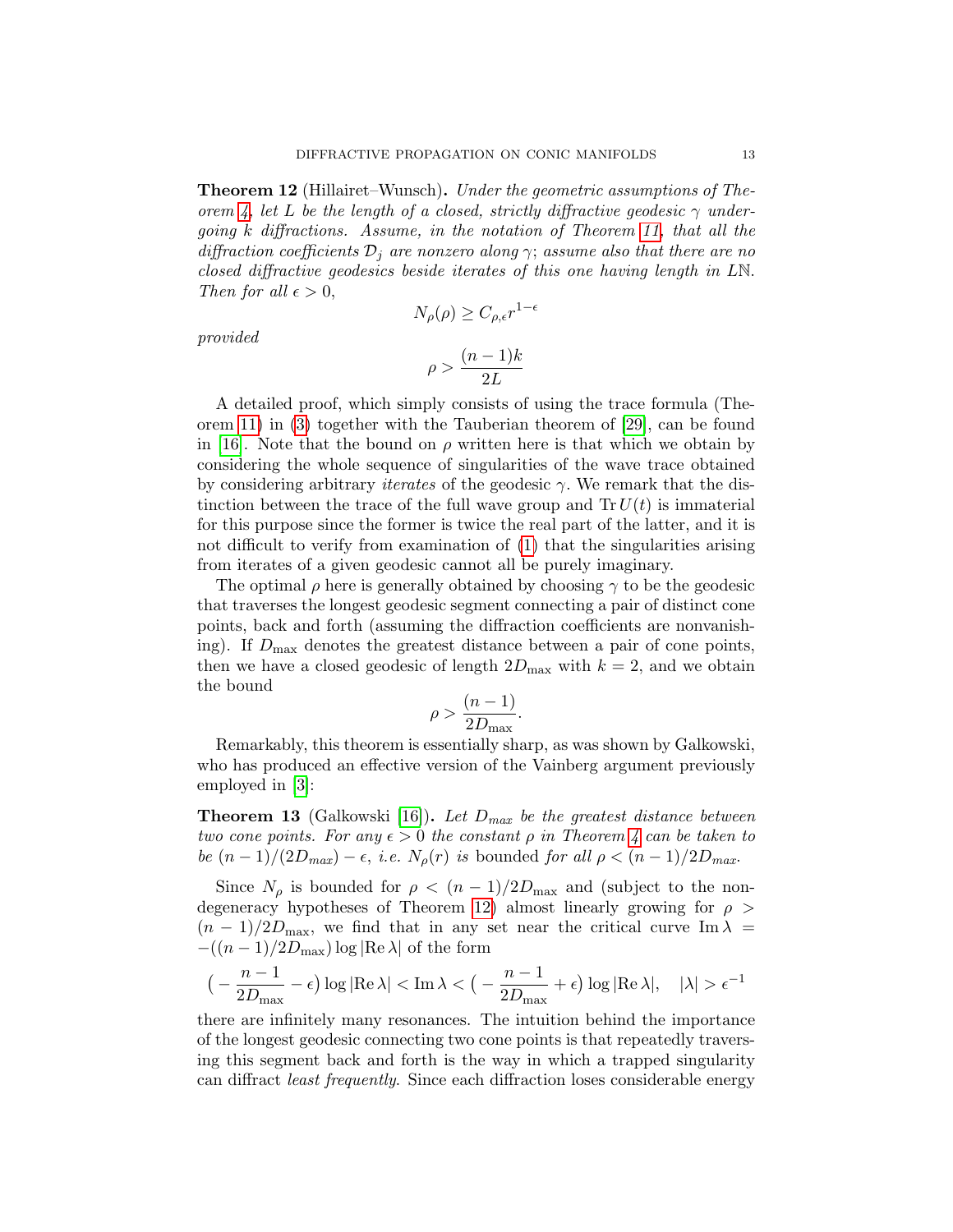owing to the smoothing effect of diffraction, a resonant state propagating back and forth along this geodesic is the one that loses energy to infinity at the slowest rate.

#### **REFERENCES**

- <span id="page-13-20"></span>[1] C. Bardos, J.-C. Guillot, and J. Ralston, *La relation de Poisson pour l'équation des* ondes dans un ouvert non borné, Comm P.D.E. 7 (1982), 905–958.
- <span id="page-13-12"></span>[2] Dean Baskin, Jeremy L. Marzuola, and Jared Wunsch, Strichartz estimates on exterior polygonal domains, Geometric and spectral analysis, 2014, pp. 291–306. MR3328547
- <span id="page-13-8"></span>[3] Dean Baskin and Jared Wunsch, Resolvent estimates and local decay of waves on conic manifolds, J. Differential Geom. 95 (2013), no. 2, 183–214. MR3128982
- <span id="page-13-18"></span>[4] Pierre H Bérard, On the wave equation on a compact Riemannian manifold without conjugate points, Mathematische Zeitschrift 155 (1977), no. 3, 249–276.
- <span id="page-13-11"></span>Nicolas Burq, Pôles de diffusion engendrés par un coin, Astérisque 242 (1997), ii+122. MR1600338 (98m:35152)
- <span id="page-13-7"></span>[6] Simon N Chandler-Wilde, Ivan G Graham, Stephen Langdon, and Euan A Spence, Numerical-asymptotic boundary integral methods in high-frequency acoustic scattering, Acta numerica 21 (2012), 89–305.
- <span id="page-13-13"></span> $[7]$  J. Chazarain, Formule de Poisson pour les variétés riemanniennes, Invent. Math. 24 (1974), 65–82. MR49#8062
- <span id="page-13-1"></span> $[8]$  Jacques Chazarain, Construction de la paramétrix du problème mixte hyperbolique pour léquation des ondes, CR Acad. Sci. Paris  $276$  (1973), 1213–1215.
- <span id="page-13-19"></span>J. Cheeger and M.E. Taylor, On the diffraction of waves by conical singularities. I, Comm. Pure Appl. Math. 35 (1982), no. 3, 275–331. MR84h:35091a.
- <span id="page-13-9"></span>[10] , On the diffraction of waves by conical singularities. II, Comm. Pure Appl. Math. 35 (1982), no. 4, 487–529. MR84h:35091b.
- <span id="page-13-15"></span> $[11]$  Y Colin de Verdière, Spectre du laplacien et longueurs des géodésiques périodiques. i, Compositio Mathematica 27 (1973), no. 1, 83–106.
- <span id="page-13-16"></span>[12] Yves Colin de Verdière, Spectre du laplacien et longueurs des géodésiques périodiques. ii, Compositio Mathematica 27 (1973), no. 2, 159–184.
- <span id="page-13-14"></span>[13] J.J. Duistermaat and V.W. Guillemin, The spectrum of positive elliptic operators and periodic geodesics, Invent. Math. 29 (1975), 39–79.
- <span id="page-13-10"></span>[14] Thomas Duyckaerts, Inégalités de résolvante pour l'opérateur de Schrödinger avec potentiel multipolaire critique, Bull. Soc. Math. France 134 (2006), no. 2, 201–239. MR2233705 (2007d:35039)
- <span id="page-13-17"></span>[15] G. Austin Ford and Jared Wunsch, The diffractive wave trace on manifolds with conic singularities, 2014.
- <span id="page-13-21"></span>[16] Jeffrey Galkowski, A quantitative Vainberg method for black box scattering, arXiv preprint arXiv:1511.05894 (2015).
- <span id="page-13-5"></span>[17] Luc Hillairet, Contribution of periodic diffractive geodesics, J. Funct. Anal. 226 (2005), no. 1, 48–89. MR2158175 (2006d:58026)
- <span id="page-13-0"></span>[18] L Hormander, Linear differential operators, Proc. internat. congress math.(nice, 1970), 1963, pp. 121–133.
- <span id="page-13-6"></span>[19] P.D. Lax and R.S. Phillips, Scattering theory, Academic Press, New York, 1967. Revised edition, 1989.
- <span id="page-13-4"></span>[20] R.B. Melrose, Microlocal parametrices for diffractive boundary value problems, Duke Math. J. 42 (1975), 605–635.
- <span id="page-13-2"></span>[21] R.B. Melrose and J. Sjöstrand, *Singularities in boundary value problems I*, Comm. Pure Appl. Math. 31 (1978), 593–617.
- <span id="page-13-3"></span>[22] R.B. Melrose and J. Sjöstrand, Singularities in boundary value problems II, Comm. Pure Appl. Math. 35 (1982), 129–168.